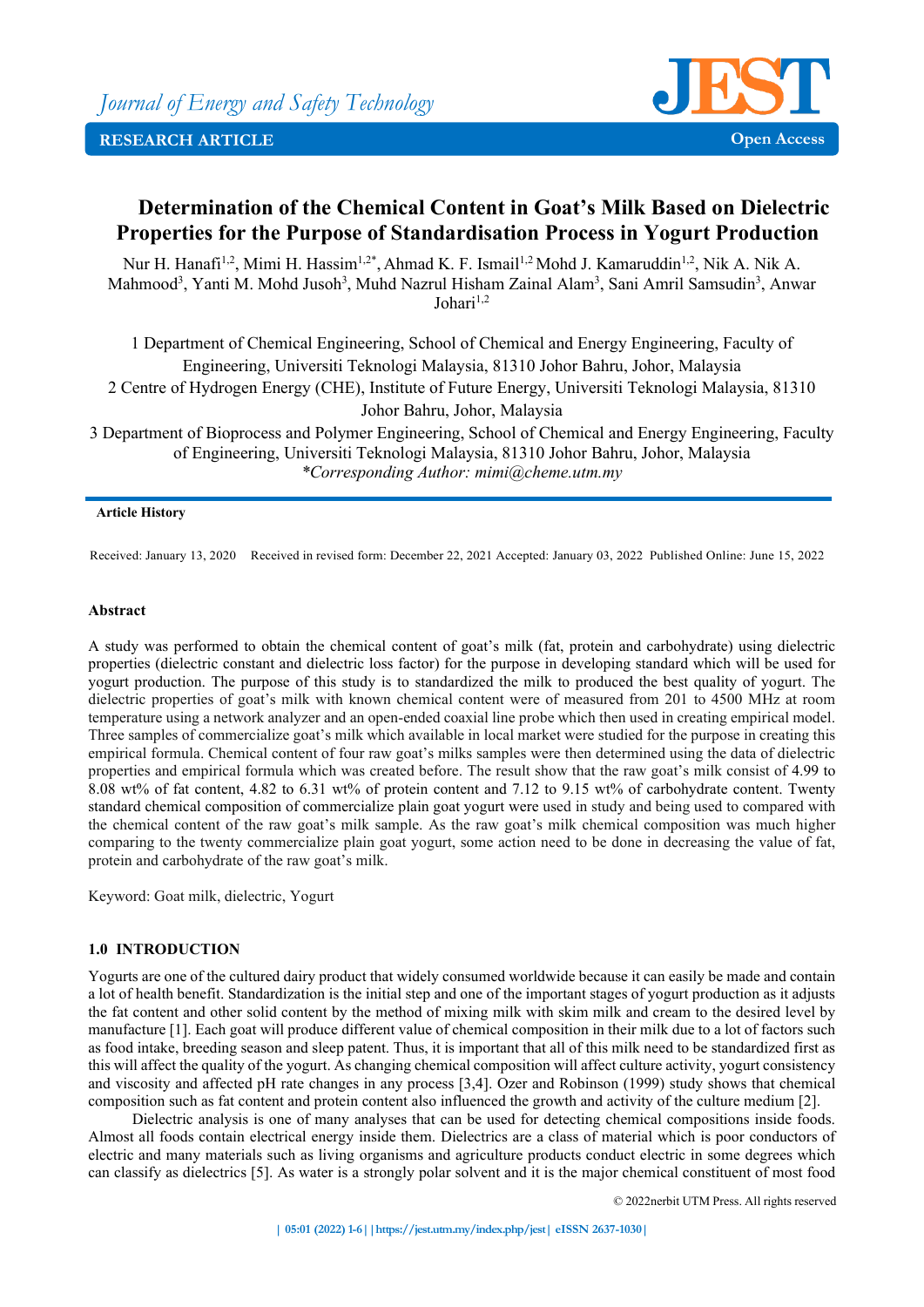product, electric can flow through it. Besides that, nutrient content inside food which consists of ions such as calcium and potassium can also be a good electrical conductor. As yogurt and milk is in the form of water and have a lot of types of nutrient contain, dielectric analysis can easily be done by using the analyzer. Benefit of using this method compared to the other methods are the measurement is non-destructive, quick, simple to conduct and no sample preparation needs to be done. As chemical composition can easily be determine on the milk, standardization process can also easily to proceed. Studies by Xinhua Zhu *et al.* (2014) and Xinhua Zhu *et al.* (2015) indicated that dielectric can be used in determined the chemical composition of milk. They first study using protein in 2014 and then using fat in 2015 [5,6]. The study is to understand the effect protein and fat content on dielectric properties of raw milk and provide information for developing protein/fat content detector being suitable for real time quality monitoring.

### **2.0 METHODOLOGY**

# **2.1 Sampling**

Three brands of commercially available goat's milks from the local market were chosen for this study. The three goat's milks were from the company named Nubian, Rassuria and Misz. Raw goat's milk was obtained from a healthy *Saanen* goat at a farm located in Ulu Tiram, Johor, Malaysia. This raw goat's milk was collected once a week for one month, thus resulting in a total of four samples altogether was collected. The fresh milk raw milk was transport from the local farm to laboratory at room temperature in 30 min and stored in a refrigerator at 4 °C before the experiment. The milk samples were used within 36 hours after milking process to avoid contamination which will affect the result.

## **2.2 Sample Preparation**

100 ml of commercialized and raw goat's milks were poured into a beaker and the mass of the milks were measured using electronic balance with a precision of 0.0001 g. By comparing with nutritional value fact that was provided by the company, the percentage of fat, protein and carbohydrate of the commercialized milk for each sample of the goat's milks were calculated. All of these 100 ml goat's milk samples were then undergoes dielectric analysis. Another 100 ml of the commercialized milks were diluted with 900 ml of deionised distilled water inside a beaker and the mass were measured using electronic balance. The percentage value of fat, protein and carbohydrate were then being calculated. All of these 1000 ml diluted goat's milk samples were then undergoes dielectric analysis.

### **2.3 Dielectric Property Measurement**

For measuring dielectric, all instruments consist of vector network analyzer, open ended coaxial probe, coaxial cable, dielectric probe kit software and a computer were set up based on the setup shown in Figure 1. The frequency was set around 201-4500 MHz and measurements were done at 201 discrete. The equipment was first calibrated before use to avoid any reading error. The network analyzer was calibrated with the probe connected through its special cable to the Test Set with measurements on air, a short circuit, and a triple-distilled-water sample at 25 °C.



**Figure 1:** Schematic diagram of dielectric property measurement system setup.

### **2.4 Empirical Modeling**

The regression mathematical models, which describe the relationship between permittivity (ε' and ε″) and chemical content (fat, protein and carbohydrate) at selected frequency, were established using Microsoft Excel 2010. This model was constructed based on the data obtained from the commercialized goat's milk only. This mathematical model was then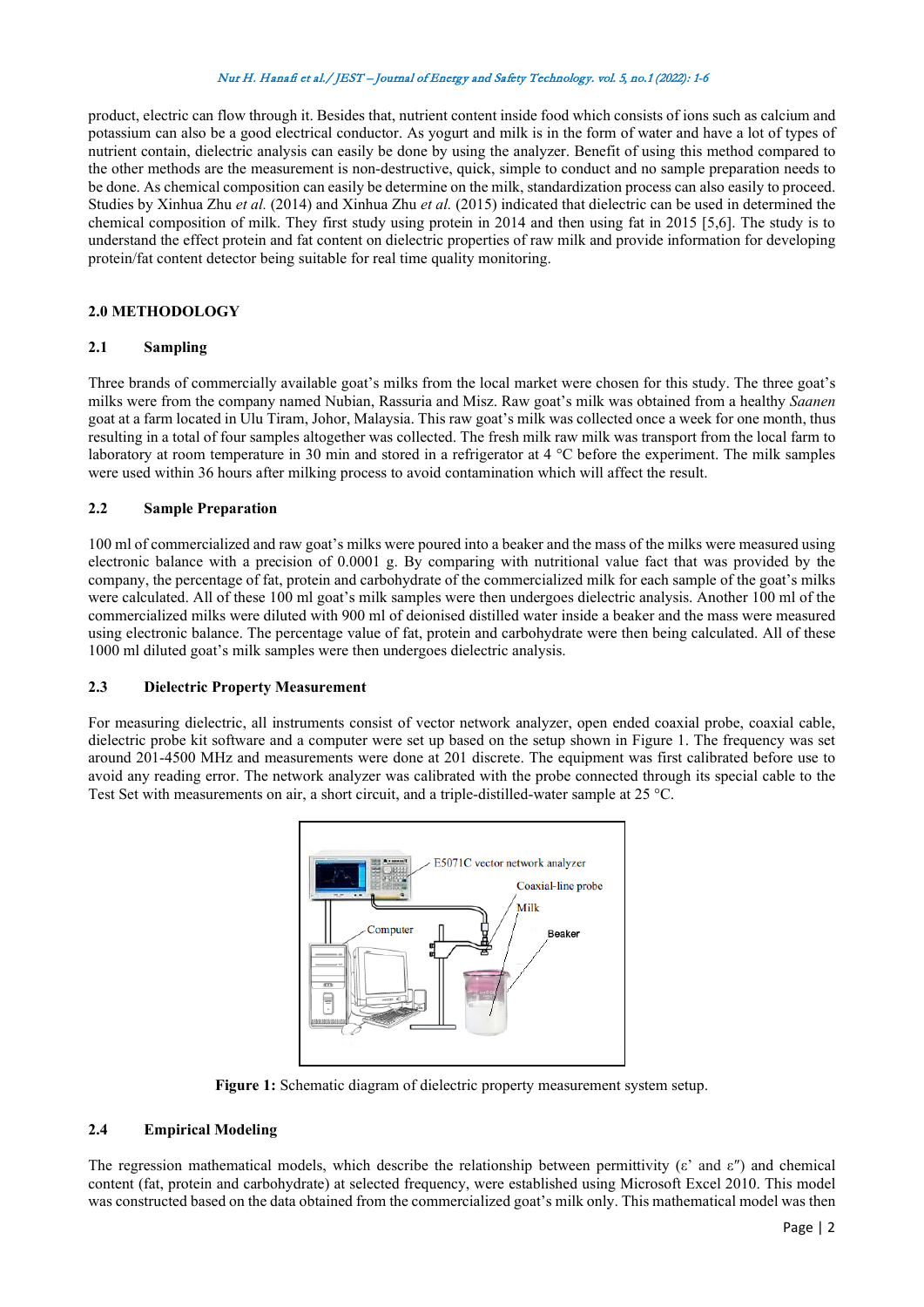being used to determine the chemical content of raw goat's milk.

### **2.5 Standardization of Milk**

Twenty standards of chemical content of goat milk yogurt were searched and being compared with the raw milk chemical composition. Suitable standard of the chemical content for the raw milk for the purpose yogurt production was then suggested.

## **3.0 RESULT AND DISCUSSION**

### **3.1 Dielectric On Commercialize Milk**

The percentage value of fat, protein and carbohydrate for 100 ml commercialized goat's milk and 1000 ml diluted commercialized goat's milk samples from three different companies - Nubian, Rassuria and Misz were calculated and the values obtained were summarized in Tables 1 and 2.

| N <sub>o</sub> |          | Company name | Mass(g)  | Chemical composition (wt $\%$ ) |         |              |
|----------------|----------|--------------|----------|---------------------------------|---------|--------------|
|                |          |              |          | Fat                             | Protein | Carbohydrate |
|                | Nubian   |              | 100.6030 | 3.78                            | 2.98    | 6.66         |
|                | Rassuria |              | 98.0090  | 4.59                            | 3.98    | 3.78         |
|                | Misz     |              | 104.5321 | 9.62                            | 10.29   | 1.08         |

**Table 1:** Chemical composition in 100 ml of commercialized goat's milks

| Table 2: Chemical composition in 1000 ml of diluted commercialized goat milk's |  |  |
|--------------------------------------------------------------------------------|--|--|
|--------------------------------------------------------------------------------|--|--|

| No | Company name | Mass(g)  | Chemical composition $(wt\%)$ |         |                  |
|----|--------------|----------|-------------------------------|---------|------------------|
|    |              |          | Fat                           | Protein | Carbohydrate     |
|    | Nubian       | 979.6625 | 0.39                          | 0.31    | 0.68             |
|    | Rassuria     | 975.7768 | 0.46                          | 0.40    | 0.38             |
|    | Misz         | 957.7881 | . 05                          | 1.13    | $\gamma$<br>1.ZI |

All these three samples of commercialized goat milk undergoes dielectric analysis using frequency of 201-4500 MHz at room temperature to obtain the dielectric constant  $(\epsilon')$  and the dielectric loss factor  $(\epsilon'')$ . Figures 2, 3 and 4 show the effect of dielectric constant (ε′) of goat's milk samples at 915 MHz at 25 °C if the fat, protein and carbohydrate content changes. All figures show the same pattern - the dielectric constant increases if the chemical content decreases.



**Figure 2:** Chemical content-dependent dielectric constant of Nubian milk sample at frequency of 915 MHz.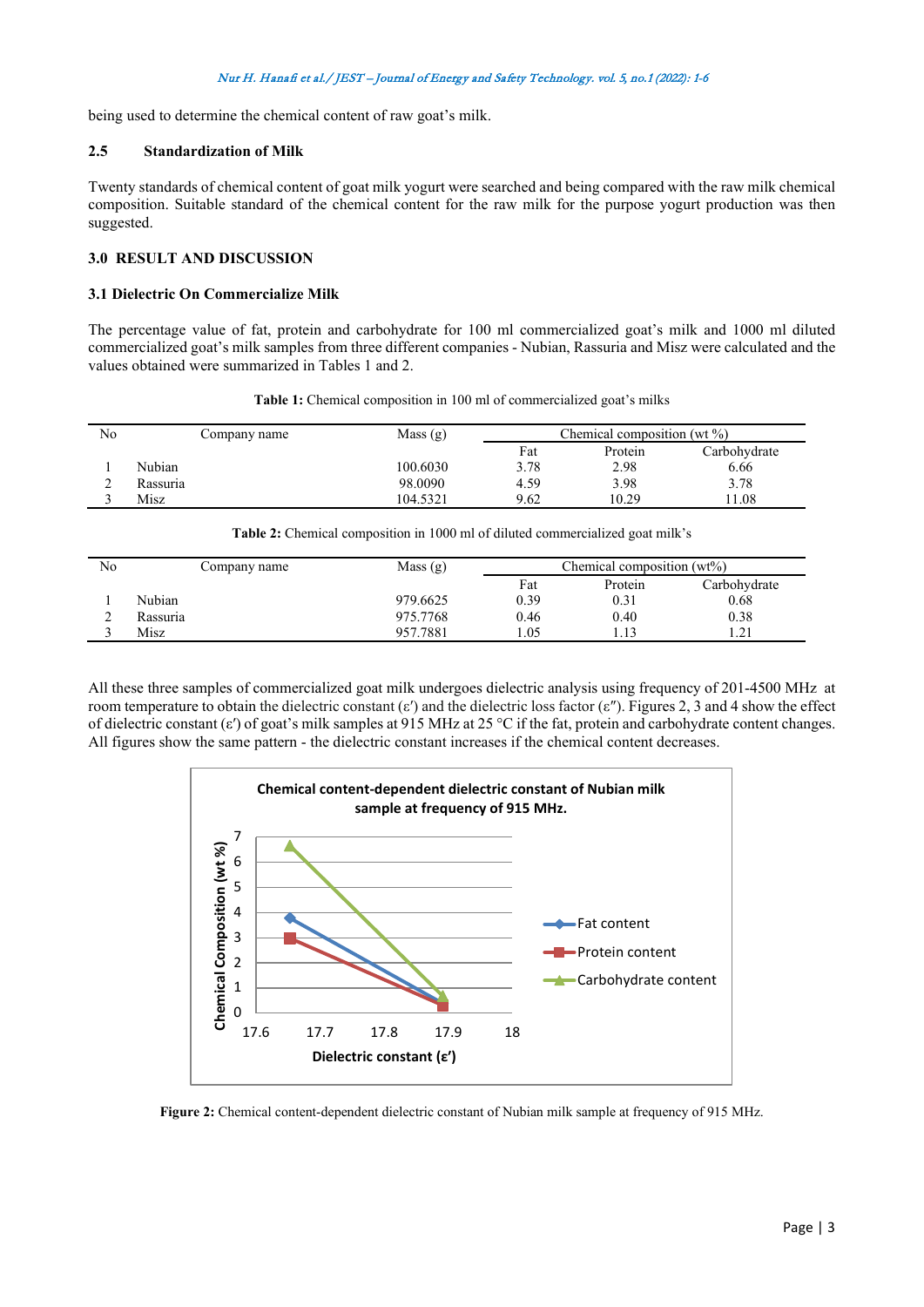

**Figure 3:** Chemical content-dependent dielectric constant of Rassuria milk sample at frequency of 915 MHz.



**Figure 4:** Chemical content-dependent dielectric constant of Misz milk sample at frequency of 915 MHz.

At frequency of 915 MHz with temperature 25 °C, the linear relationship between dielectric constant ( $\varepsilon'$ ) and chemical content could be described by the following equation:

 $\varepsilon' = aP + b$  (1) where ε′ is the dielectric constant of goat milk obtained at different composition of chemical content, P is the chemical content in percentage (%) and a and b are the regression constants. The regression constants which will be used for Eq. (1) are listed in Table 3.

Table 3: The regression constants of Eq. (1) at selected frequency with temperature of 25 °C.

| Type of milk | Frequency | Fat       |         |           | Protein |           | Carbohvdrate |  |
|--------------|-----------|-----------|---------|-----------|---------|-----------|--------------|--|
|              | (MHz)     |           |         | а         |         | a         |              |  |
| Nubian       |           | $-0.0701$ | 17.6254 | $-0.0893$ | 17.9189 | $-0.0399$ | 17.9183      |  |
| Rassuria     | 915       | $-0.0369$ | 17.8055 | $-0.0423$ | 17.8046 | $-0.0448$ | 17.8055      |  |
| <b>Misz</b>  |           | $-0.0015$ | 17.6786 | $-0.0014$ | 17.6787 | $-0.0013$ | 17.6786      |  |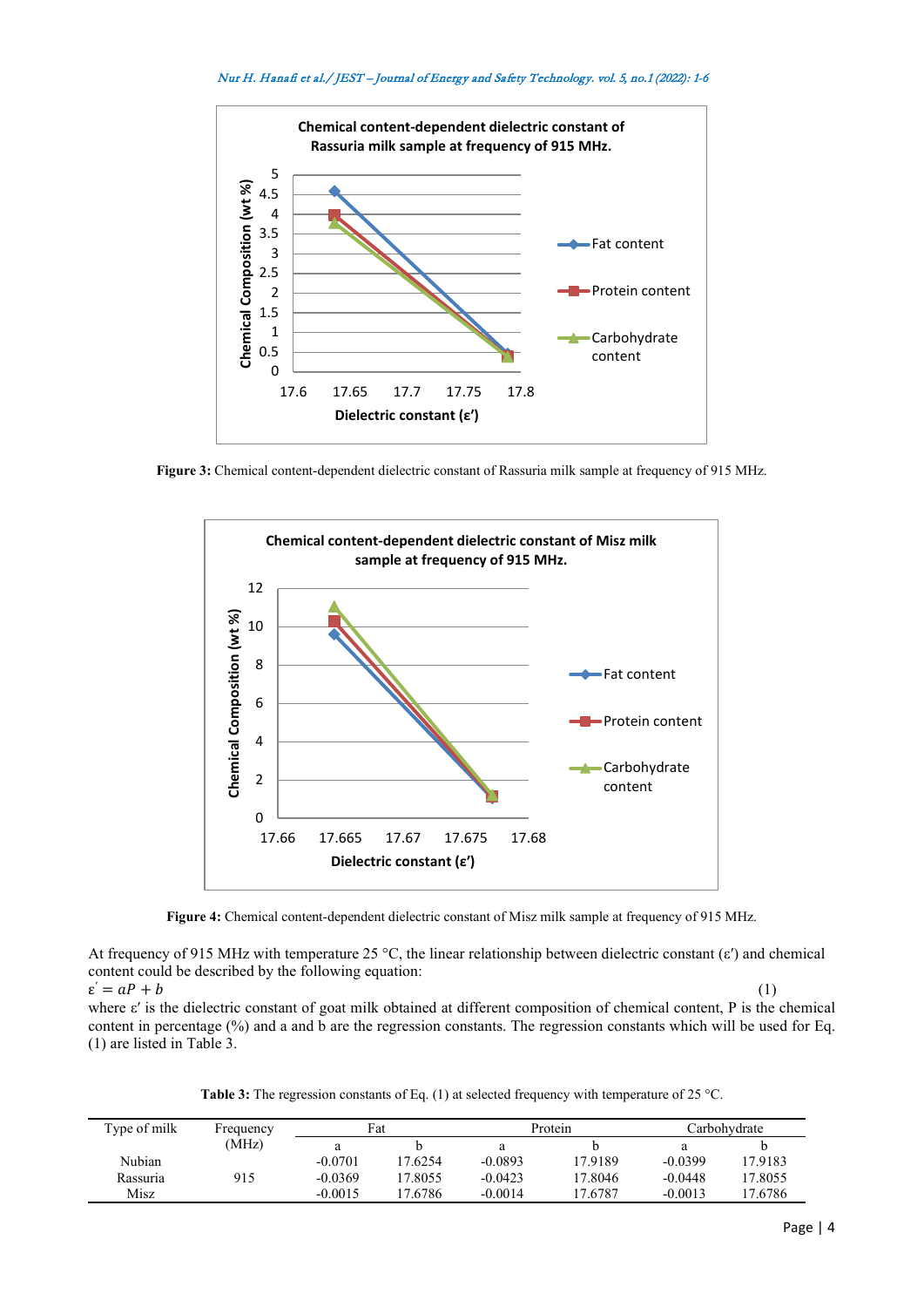# **3.2 Dielectric on Raw Goat's Milk**

The four samples of raw goat's milk which were obtained weekly undergo dielectric analysis using frequency of 201- 4500 MHz at room temperature and the results of dielectric constant (ε′) at 915MHz with temperature of 25 °C were shown in Table 4.

| Sample of goat's<br>milk | Volume (ml) | Mass<br>(g) | Frequency (MHz) | Temperature $(^{\circ}C)$ | Dielectric constant<br>(ε′ |
|--------------------------|-------------|-------------|-----------------|---------------------------|----------------------------|
| Week 1                   |             | 102.2394    |                 |                           | 17.5346                    |
| Week 2                   | 100         | 102.6391    | 915             | 25                        | 17.4791                    |
| Week 3                   |             | 102.4735    |                 |                           | 17.5648                    |
| Week 4                   |             | 102.3180    |                 |                           | 17.5037                    |

**Table 4:** Dielectric constant (ε′) of 100 ml raw goat's milk samples at 915MHz with temperature of 25 °C.

Chemical compositions of the raw goat's milk were calculated using Eq. (1) with the regression constant obtained from the Nubian, Rassuria and Misz milk samples. The fat, protein and carbohydrate contents calculated were shown in Tables 5, 6 and 7. Sample obtained in different week contains different composition of fat, protein and carbohydrate due to the mixture of several milk goats and the condition of the goats which produce different chemical composition. However, the differences are not very significant. The value of fat content calculated was around the range of 4.99 to 8.08%. The value of protein content calculated was around the range of 4.82 to 6.31%. The value of carbohydrate content calculated was around the range of 7.12 to 9.15%. However, Misz empirical formula cannot be used in protein and carbohydrate content calculation as it produces large different of chemical composition compared to the other two formulas.

**Table 5:** Calculated fat content of raw goat's milk by using Eq. (1).

| Sample of goat's milk | Fat content $(\% )$ |          |       |                 |  |  |
|-----------------------|---------------------|----------|-------|-----------------|--|--|
|                       | Nubian              | Rassuria | Misz  | $Mean \pm SE$   |  |  |
| Week 1                | 1.29                | 7.34     | 9.60  | $6.08 \pm 2.85$ |  |  |
| Week 2                | 2.09                | 8.85     | 13.30 | $8.08 \pm 5.65$ |  |  |
| Week 3                | 0.86                | 6.52     | 7.59  | $4.99 \pm 3.61$ |  |  |
| Week 4                | 1.74                | 8.18     | 11.66 | $7.19 \pm 5.04$ |  |  |

Sample of goat's milk Protein content (%) Nubian Rassuria Misz Mean±SE Week 1  $4.30$   $6.38$   $5.34 \pm 1.47$ Week 2  $4.92$   $7.70$   $-6.31 \pm 1.97$ Week 3  $3.97$   $5.67$   $4.82 \pm 1.20$ Week 4  $4.65$   $7.11$   $5.88 \pm 1.74$ 

**Table 6:** Calculated protein content of raw goat's milk by using Eq. (1).

**Table 7:** Calculated carbohydrate content of raw goat's milk by using Eq. (1).

| Sample of goat's milk | Carbohydrate content $(\%)$ |          |                          |                 |  |  |
|-----------------------|-----------------------------|----------|--------------------------|-----------------|--|--|
|                       | Nubian                      | Rassuria | Misz                     | $Mean \pm SE$   |  |  |
| Week 1                | 9.61                        | 6.05     | $\overline{\phantom{0}}$ | $7.83 \pm 2.52$ |  |  |
| Week 2                | 11.01                       | 7.29     | -                        | $9.15 \pm 2.63$ |  |  |
| Week 3                | 8.86                        | 5.37     | $\overline{\phantom{0}}$ | $7.12 \pm 2.47$ |  |  |
| Week 4                | 10.39                       | 6.74     | -                        | $8.57 \pm 2.58$ |  |  |

### **3.3 Standardization Of Chemical Composition In Goat's Milk**

Table 8 shows some chemical composition standards of the commercialized plain yogurt which is used by different companies. As they were already well-known company for yogurt production from goat milk, the standards that they use seem to be the best for consumption. As for fat content, the milk samples from almost all companies contain the composition between 4.0 to 5.9% for 100 g serving size. No further adjustment is required for the fat composition in the raw goat's milk since the content is almost the same as the standard fat composition of the commercialized plain yogurt. However, for some samples of milk with the fat content value as high as 8.0 %, the fat content needs to be reduced. This can be done by mixing skimmed milk with the sample to reduce its fat content.